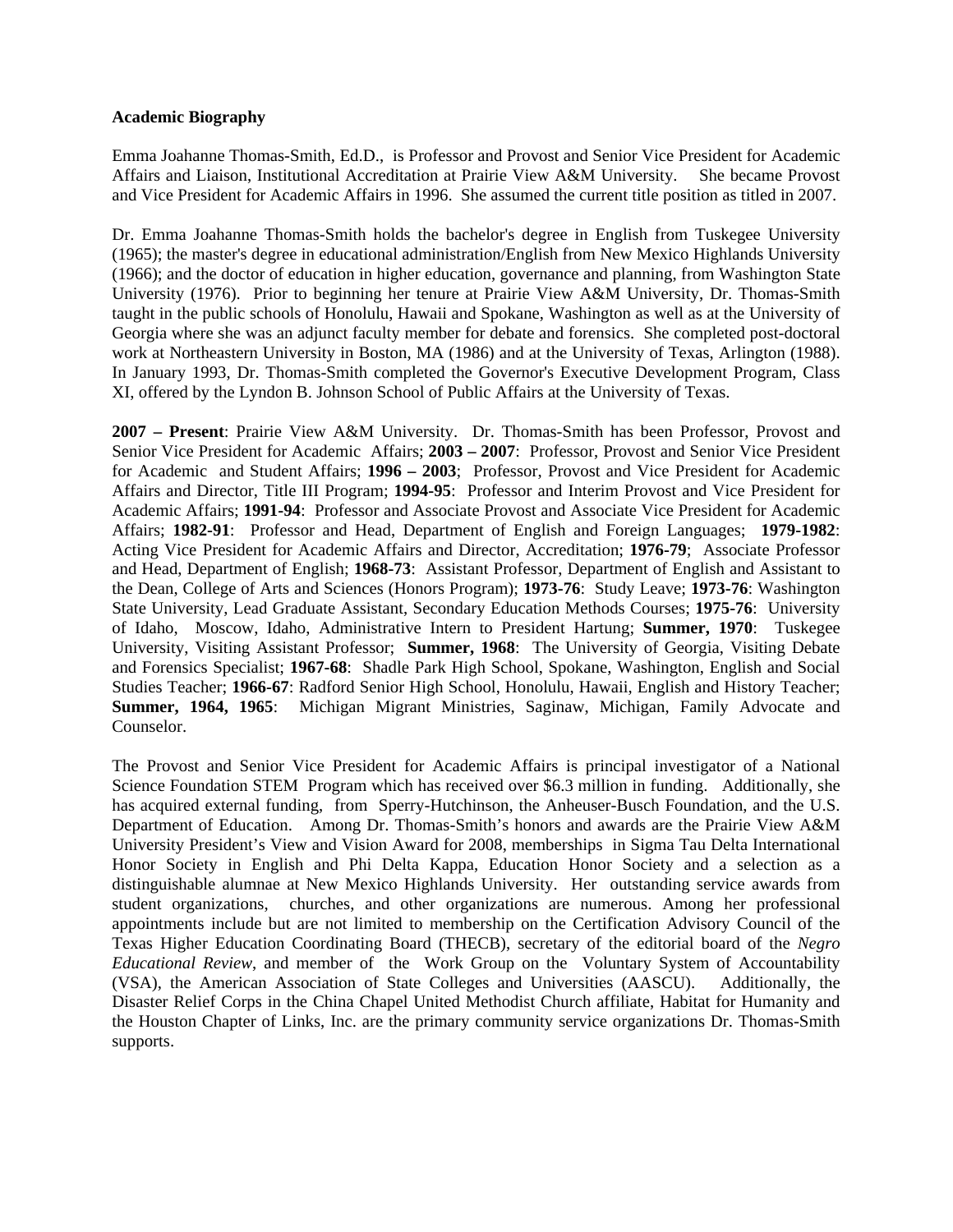#### **Curriculum Vitae**

#### **EMMA JOAHANNE THOMAS-SMITH, Ed.D.**

Professor and Provost and Senior Vice President for Academic Affairs Prairie View A&M University P. O. Box 519, MS 1023 Prairie View, Texas 77446 ejthomas-smith@pvamu.edu

### **EDUCATION**

Ed.D. in Higher Education, Washington State University, 1976 Major area of specialization: Higher Education Administration (Planning and Governance) Minor area of specialization: American Studies (American History and American Literature)

- M.A., New Mexico Highlands University, 1966 Major area of specialization: Educational Administration, 1966 Minor area of specialization: English
- B.S., Tuskegee University(formerly Tuskegee Institute), 1965 Major area of specialization: English Minor area of specialization: History

#### **POST DOCTORAL STUDY**

Governor's Executive Development Program (Class XI), L.B. Johnson School of Public Policy, University of Texas (Austin), 1993 Department of English, University of Texas-Arlington, 1988 Department of English, Northeastern University (Boston, MA), 1986

#### **PROFESSIONAL EXPERIENCE**

Prairie View A&M University, Professor Provost and Senior Vice President for Academic Affairs, 2007 - Present

Prairie View A&M University, Professor Provost and Senior Vice President for Academic and Student Affairs, 2003 - 2007

Prairie View A&M University, Professor Provost and Vice President for Academic Affairs, University Liaison, Institutional Accreditation, Director, Title III Program 1996 - 2003

> Professor and Interim Provost and Vice President for Academic Affairs 1994-95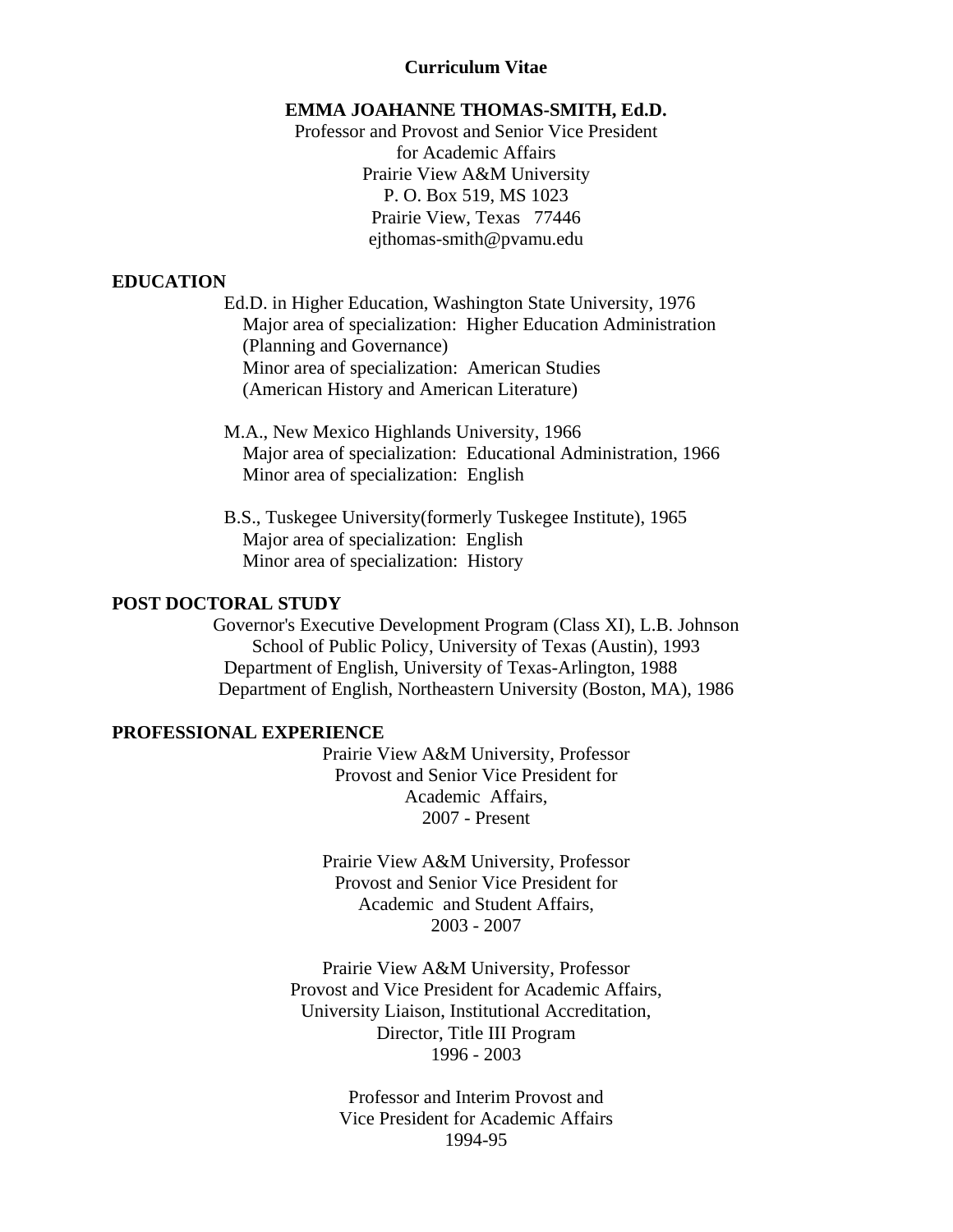Professor and Associate Provost and Associate Vice President for Academic Affairs 1991-94

Professor and Head Department of English and Foreign Languages 1982-91

> Acting Vice President for Academic Affairs and Director, Accreditation 1979-1982

Associate Professor and Head, Department of English 1976-79

Assistant Professor Department of English and Assistant to the Dean, College of Arts and Sciences (Honors Program) 1968-73

> Study Leave 1973-76

Washington State University Lead Graduate Assistant Secondary Education Methods Courses 1973-75

University of Idaho Moscow, Idaho Administrative Intern to President Hartung 1975-76

> Tuskegee University Visiting Assistant Professor Summer, 1970

The University of Georgia Visiting Speech and Debate Specialist for State-wide High School Workshop Summer, 1968

Shadle Park High School Spokane, Washington English and Social Studies Teacher 1967-68

Radford Senior High School, Honolulu, Hawaii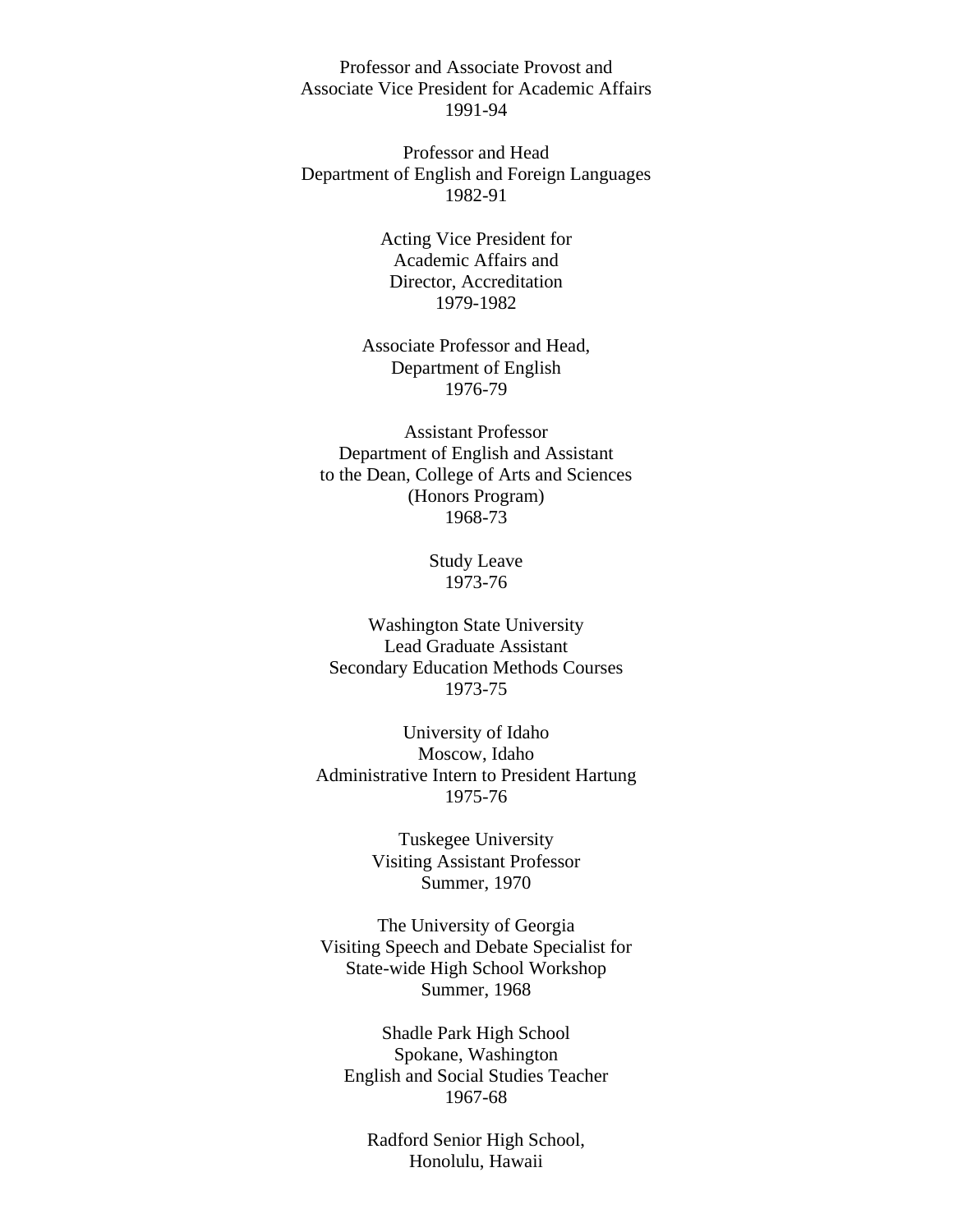## English and History Teacher 1966-67

## Michigan Migrant Ministries Saginaw, Michigan Family Advocate and Counselor Summer, 1964, 1965

#### **SELECTED PROFESSIONAL ASSIGNMENTS**

#### **Current**

- Reappointed to the Certification Advisory Board, Texas Higher Education Coordinating Board, 2007
- Chair, Five-Year Policy Review, The Regents Professor Award Program, The Board of Regents, Texas A&M University System
- Appointed to Voluntary System of Accountability Work Group of the American Association of State Colleges and Universities (AASCU) and the National Association of State Universities and Land Grant Colleges (NASULGC), 2007
- Member, Texas Assessment of Knowledge and Skills (TAKS) Advisory Council, (THECB), 2002 -
- Member, Editorial Board, *The Negro Educational Review,* 2001 Present
- Member, Certification Advisory Council, The Texas Higher Education Coordinating Board (THECB), 1999 –
- Member, The Texas A&M University System, Institute for School-University Partnerships
- Member, Commission on Human Resources and Social Change, National Association of State Colleges and Universities (NASULGC), 1998 –
- Partner, Houston Community College, Community Partners Council, 2002 –

#### **Past**

Co-Chair, Writing Content Committee, Texas Academic Skills Program (TASP), National Evaluation Systems and The Texas Higher Education Coordinating Board, 1998-2001 Member, SACS Reaffirmation of Accreditation Site Team, Voorhees College, 1999 Member, Commissioner's Advisory Council on International Education, The Texas Higher Education Coordinating Board (THECB), 1997– 1999 Member, Editorial Board, *Computer Assisted Composition Journal*  (Fayetteville, North Carolina), 1984-98 Member, Formula Funding Committee, THECB, 1989, 1997 Member, National Association for Equal Educational Opportunity's (NAFEO) Writing Panel for Input to the Reauthorization of the Higher Education Act, 1991 Member, Target 2000 Planning Team, Texas A&M University System, 1989-81 Member, Regents Professor Award Committee, Texas A&M University System, 1997 Collaborative Partner, Language Arts Competencies Project, Fund for the Improvement of Post-Secondary Education and the Texas Education Agency, 1988 Member, SACS Reaffirmation of Accreditation site team, Fisk University, 1980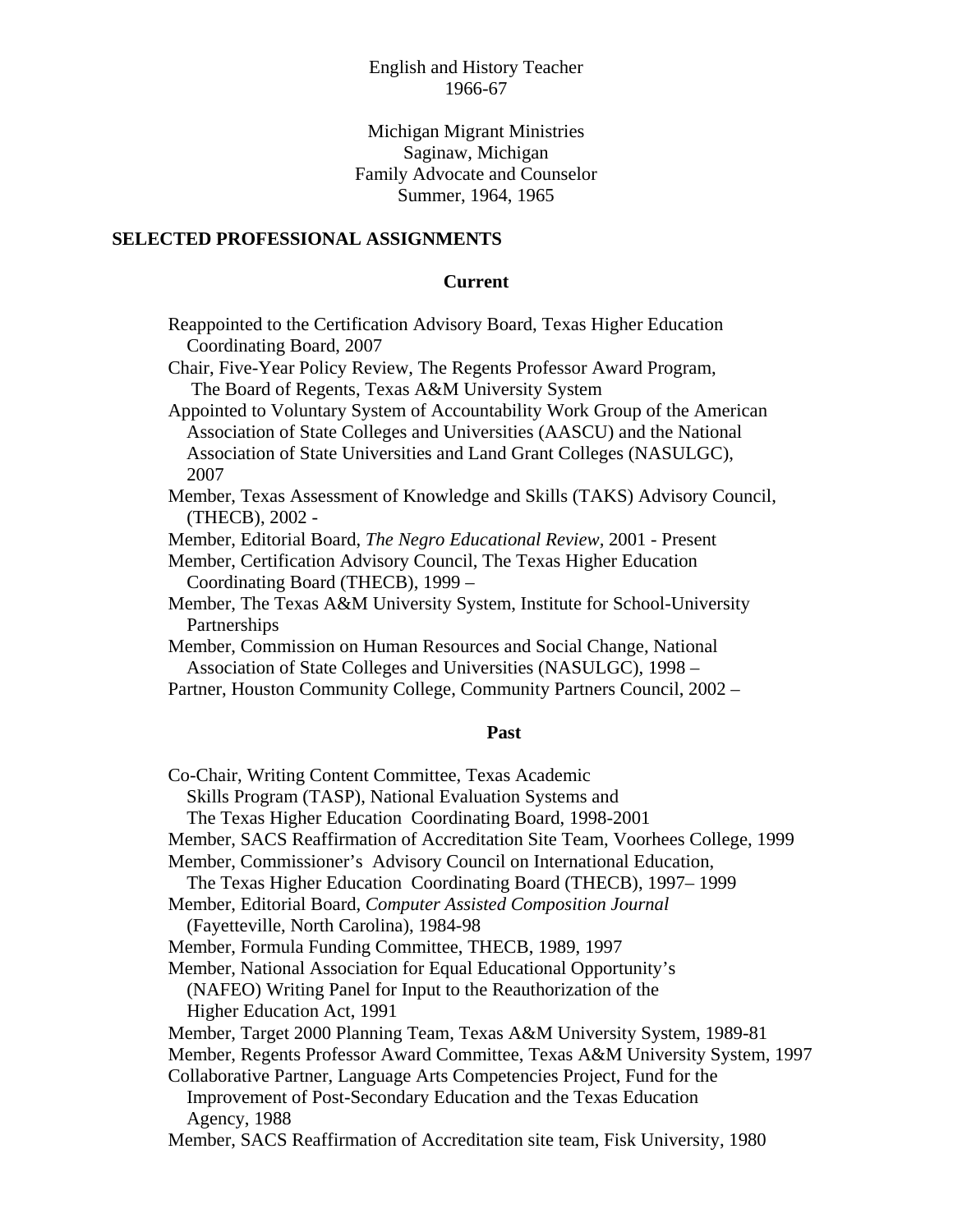## **PROFESSIONAL WRITING**

*Preface to Poetry Ebon Dialect*, Student Literary Journal, PVAMU, 2002 *Heath Guide to Literature*, Vol. III. Contracted Review, 1990, 1995 *Eternal Commandments*, prose fiction. Vineyard Vignettes, Northeastern University, Boston, MA, 1986

 Racism, Sexism: Focus on Concentricity. *The Voice of Black Studies*  (now*Western Journal of Black Studies*), Spring Edition, 1976

# **SELECTED PRESENTATIONS/CONSULTATIONS**

| The Higher Education Panel for the Education Session of Leadership                  |
|-------------------------------------------------------------------------------------|
| Montgomery County Class of 2008, Panelist.                                          |
| Martin Luther King Celebration, Speaker. Sequin, Texas, January 2007.               |
| Looking Beyond the Challenges. Finding Solutions, Panelist.                         |
| Tougaloo College Annual HBCU Conference, Jackson, Mississippi.                      |
| Thurgood Marshall School Fund Member School Professional Conference,                |
| Panelist. Las Vegas, Neveda, March 2006.                                            |
| "Diversity in the Academy," Panelist Moderator. American                            |
| Association of State Colleges and Universities (AASCU) Academic                     |
| Affairs Summer Meeting, Snowbird, Utah, July 2005.                                  |
| Revitalizing Our Roots: Reach Out and Touch, Keynote Address.                       |
| Prairie View A&M University National Alumni Association                             |
| 30 <sup>th</sup> National Alumni Convention, Prairie View, Texas, July 15, 2004.    |
| Young Adult Rap Session Forum, Panelist. Texas Legislative Black Caucus,            |
| Austin, Texas, February 2003.                                                       |
| Exploring Adversity in Advisement, Keynote Address. Eighth Annual State Conference, |
| Texas Academic Advising Network (TEXAAN), Houston, Texas, March 2002                |
| Ladders of Excellence. Panelist. Texas A&M University System Symposium.             |
| Corpus Christi, Texas, November 18-20, 2002                                         |
| Juneteenth: It's Meaning and It's Continuing Message. Keynote address Juneteenth    |
| Celebration, sponsored by the Prairie View Trail Riders Association,                |
| Prairie View A&M University, June 19, 2001                                          |
| Evaluating Your Friends: Lessons in Heading an Academic Unit. Consultant.           |
| The University of New Mexico, College of Education, 2001                            |
| Yes You Can Get There from Wherever. Commencement speaker. Alternative              |
| High School. Navasota, Texas, 2001.                                                 |
| If You Thought Getting Through High School was Challenging, Read My Lips:           |
| From This Day Forward. Keynote address. Barbara Jordan High School for              |
| Careers. Houston, TX, June 1998.                                                    |
| Building a Successful MITC. Panelist. Elizabeth Rockwell Roundtable on              |
| Higher Education, Austin, TX, 1999.                                                 |
| School Management: The Legal Environment. Keynote address. Mid-Management           |
| Internship Conference on Public School Law. Prairie View A&M University,            |
| 1997.                                                                               |
| Graduate Education: Promises and Perils, Keynote address, Annual                    |
| Conference, Southern Association of Graduate Deans, Fort Worth,                     |
| Texas, February, 1998.                                                              |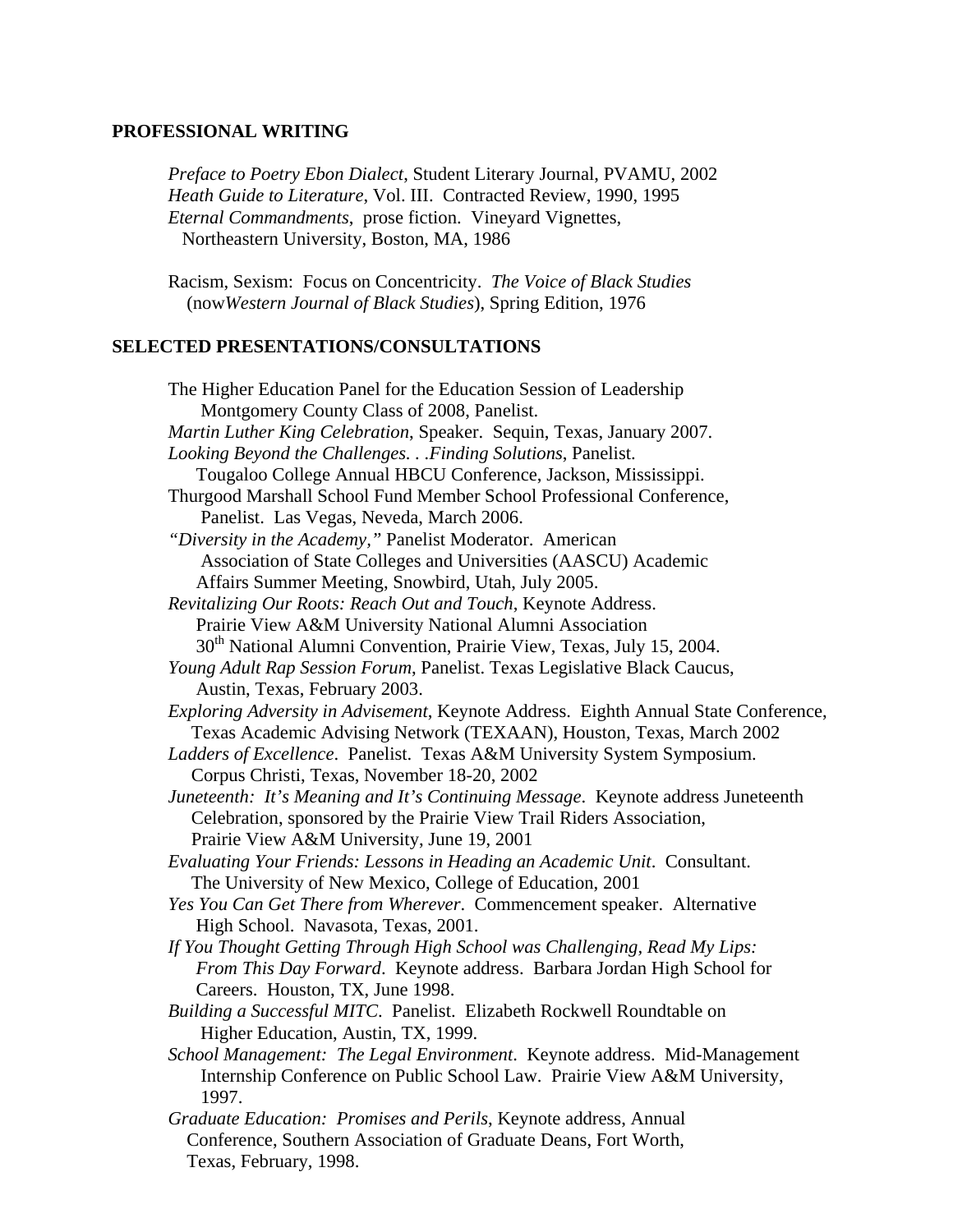*Site-Based School Management*. Workshop Leader. North Forest Independent School District, Annual District Administration and Counselor Conference. 1997

*Teach If You Dare*, Keynote address. Coalition of Prospective Teachers, University Of Houston, October, 1996.

*Academic Women: A Career Pattern Analysis*. The University of St. Louis and SASS Inc; Manhattan, Kansas. Presented at National Women's Studies Association, Seattle, WA and at Academic Women in Leadership Conference, University of Texas (Austin) in 1985

*Toward Meritocracy and Access in American Higher Education*. Southern Conference of Deans, SACS Annual Meeting, Atlanta, Georgia, 1980.

## **PUBLIC SERVICE**

 Youth at Risk Foundation, Houston Leadership Alliance, Houston, TX. Barbara Jordan High School for Careers, Vocational, Technical Advisory Committee, Houston, TX. Habitat for Humanity, Fifth Ward Development Corporation, Houston, TX. Zeta Phi Beta Sorority, Epsilon Lambda Chapter, Prairie View, TX. Disaster Relief Corps, The United Methodist Church, (Conroe) Houston North District Houston Read Commission, Houston, TX. Young Peoples' Workshop for Visual and Performing Arts (Houston) Sponsor and Mentor, 1994 - Mission of Yaweh Shelter for Women and Children (Houston, Carverdale Area) 1992 –

## **GRANTS AND CONTRACTS FUNDED**

 HBCU-UP Science, Mathematics, Engineering and Technology (SMET) Principal Investigator. Dr. Kelvin Kirby, Co-Principal Investigator. \$3.8 million. National Science Foundation, 2002 –

Title III, HBCU Strengthening Institutions Project. US Department Present of Education. Value: \$1.6 million annually. 1991-1999.

AROTC Enhanced Skills Training Project. US Army Cadet Command, TRADOC Contracting Activity, Eustis, (VA). Co-authored with Drs. Martin, Hawkins, and Eiland. Original award, \$132,340. Grew to \$2.M over twenty year duration of project. 1982-2002. Budweiser Essay Writing Competition. Annual Award: \$5,000, 1982-1993. Images of Blacks in Media. Sperry Hutchison Foundation. Value: \$10,000, 1973.

#### **SELECTED HONORS, AWARDS, AND MEMBERSHIPS**

Sigma Tau Delta (National Honor Society - English) All Faiths Chapel Community Service and Leadership Award Women of Achievement Recognition, United Methodist Women, Houston North District Who's Who in the Southwest; Who's Who of American Women; Community Leaders and Noteworthy Americans Circle Award for Community Service, Zeta Phi Beta Sorority, Inc.